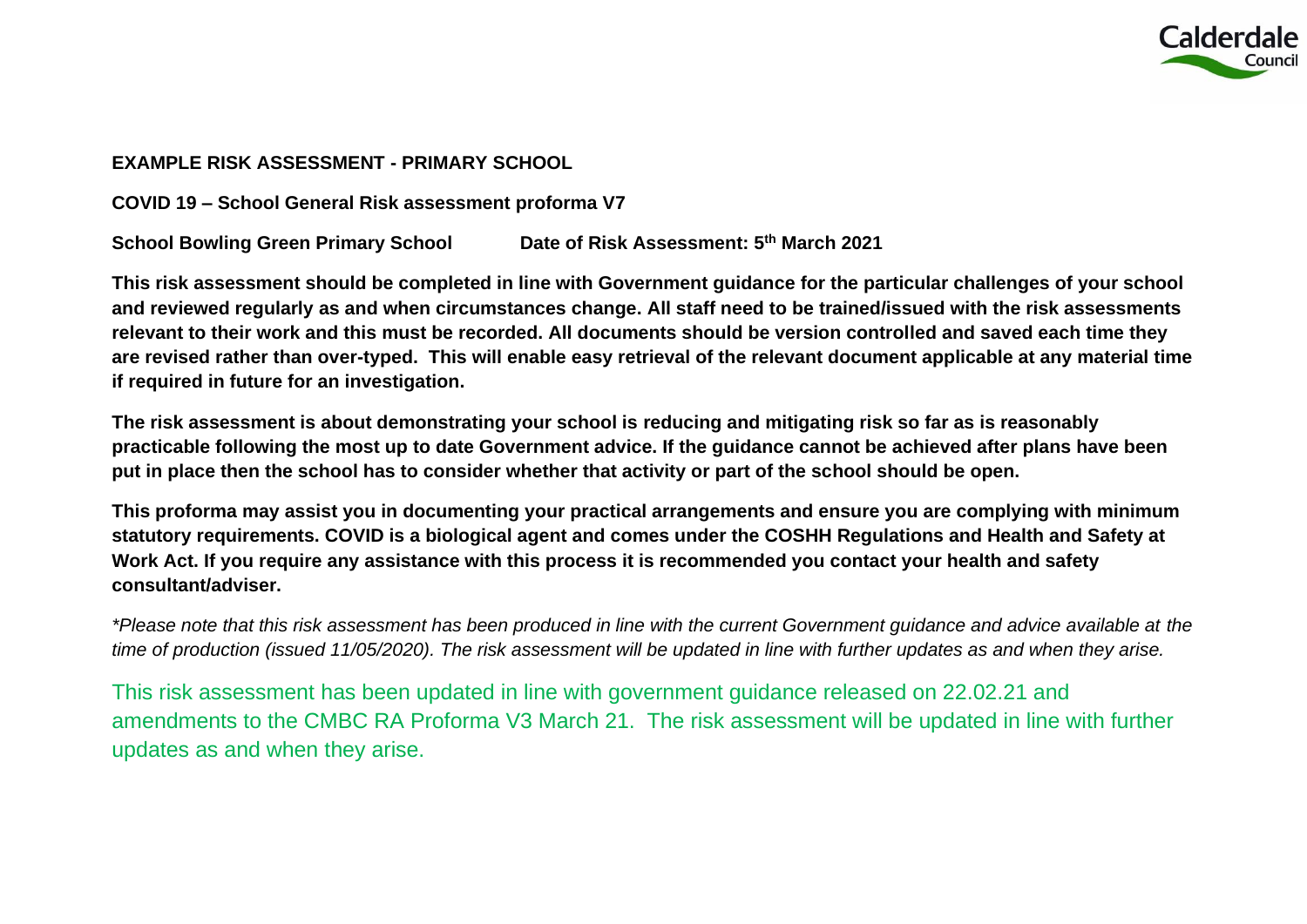

| <b>The Activity</b><br>What are the<br>Hazards?                | Who<br>might be<br>affected? | What additional controls have been put<br>in place to reduce the risk of infection in<br>accordance with Public Health advice?                                                                                                                                                                                                                                                                                                                                                                                                                                                                                                                                                                                                                                                                                                                                                                                                                                                                                                                                                                                                                                                                                                                                                                                        | Are there any further actions<br>necessary?                                                                                                                                                                                                                                                                                                                                                                 | <b>Action by</b><br>whom?                                                                                                                                                                                                                                                                                                                                                                                                                                                                                                                                 | <b>Action by</b><br>When? | <b>Done</b> |
|----------------------------------------------------------------|------------------------------|-----------------------------------------------------------------------------------------------------------------------------------------------------------------------------------------------------------------------------------------------------------------------------------------------------------------------------------------------------------------------------------------------------------------------------------------------------------------------------------------------------------------------------------------------------------------------------------------------------------------------------------------------------------------------------------------------------------------------------------------------------------------------------------------------------------------------------------------------------------------------------------------------------------------------------------------------------------------------------------------------------------------------------------------------------------------------------------------------------------------------------------------------------------------------------------------------------------------------------------------------------------------------------------------------------------------------|-------------------------------------------------------------------------------------------------------------------------------------------------------------------------------------------------------------------------------------------------------------------------------------------------------------------------------------------------------------------------------------------------------------|-----------------------------------------------------------------------------------------------------------------------------------------------------------------------------------------------------------------------------------------------------------------------------------------------------------------------------------------------------------------------------------------------------------------------------------------------------------------------------------------------------------------------------------------------------------|---------------------------|-------------|
| <b>General</b><br>controls to<br>prevent risk<br>of infection. | Staff, visitors,<br>Pupils   | General Controls and instruction to staff throughout<br>the school:-<br>Children allocated classrooms and remain in<br>their allocated groups to prevent mixing.<br>Increased cleaning regime<br>Hand washing facilities in place and pupils<br>encouraged to use these.<br>Staff or pupils who may become symptomatic<br>to be reminded to stay home, they must be<br>tested and remain at home until the result of<br>the test is gained. If they test positive, they<br>must isolate for 10 days and the bubble<br>which they are part of must be closed.<br>Following guidance<br>from<br>government<br>regarding the return for school children.<br>Non- fire safety doors can be propped open<br>to allow ventilation.<br>Windows to be opened each morning to<br>allow adequate ventilation. Where the<br>weather causes the room to become<br>uncomfortably cold for occupants the<br>windows can be closed to a crack and then<br>reopened once unoccupied.<br>Consider<br>opening higher windows in the event of cold<br>weather. Rooms with no ventilation should<br>only be used where doors can be propped<br>open and there is air flow from outside of the<br>room.<br>The new variant of COVID19 is more likely to<br>spread easier and therefore bubbles are to<br>be contained as must as possible. | Establish a record of<br>cleaning.<br>Regular cleaning throughout<br>the day.<br>Reminders of regular hand<br>washing.<br>Reminder to parents and<br>staff of symptomatic people<br>or those in the household of<br>someone who is<br>symptomatic are not to<br>attend school.<br>Parents informed of the<br>procedures in relation to<br>COVID19.<br>Ensure sufficient PPE and<br>gel dispensers in stock. | Cleaning to take<br>place by cleaning<br>staff before and<br>during school<br>school. Additional<br>cleaning at<br>lunchtime and<br>throughout the<br>day. (JF/JN/CH<br>and all staff).<br>Parental<br>expectations set<br>prior to<br>attendance. (AD)<br>All staff to remind<br>of handwashing<br>and ensure this<br>happens at key<br>points and<br>throughout the<br>day. E.g. when<br>entering school,<br>before lunch, after<br>lunch, playtime,<br>after visiting the<br>toilet. Staff to<br>demonstrate how<br>to wash hands<br>effectively. (All | <b>Continuous</b>         | <b>Yes</b>  |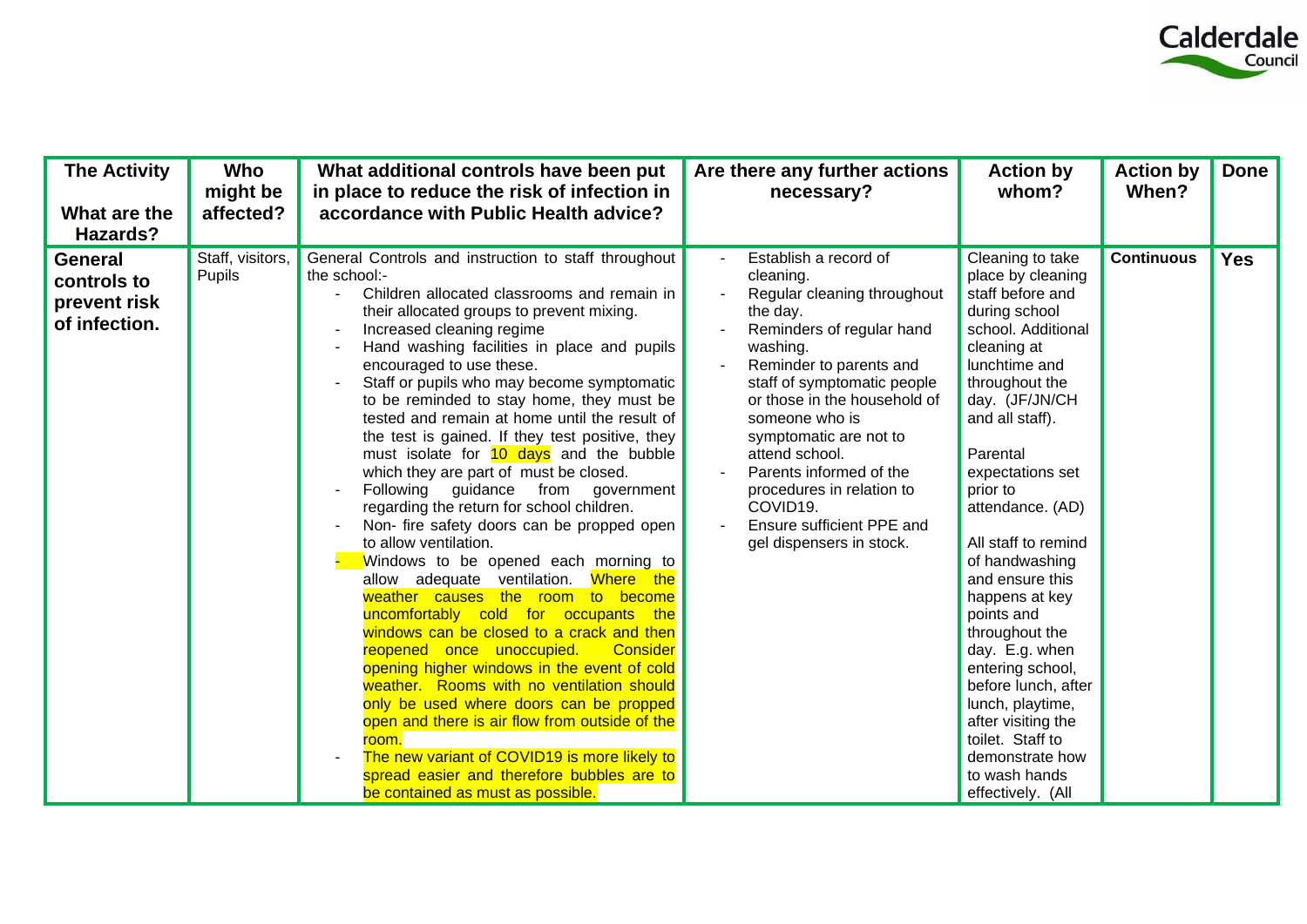

|                                       |                               | Staggered times for staff to use staff room<br>and facilities and chairs removed to ensure<br>social distancing<br>School will have gel dispensers at main<br>entrances and exits<br>Staff will be issued with personal hand gel<br>bottles which can be refilled<br>Glove dispenser points will be provided<br>where necessary<br>Regular cleaning of key touch points such as<br>door handles - will be continually done by<br>the staff during the day<br>Any equipment passed between teachers will<br>be cleaned before use<br>Prevention of materials being taken home by<br>pupils or brought in to mitigate the risks |                                                                                                                   | Staff)<br>Cleaning staff to<br>open all windows<br>and prop doors<br>open in a<br>morning. Doors<br>to be kept open. |                          |            |
|---------------------------------------|-------------------------------|-------------------------------------------------------------------------------------------------------------------------------------------------------------------------------------------------------------------------------------------------------------------------------------------------------------------------------------------------------------------------------------------------------------------------------------------------------------------------------------------------------------------------------------------------------------------------------------------------------------------------------|-------------------------------------------------------------------------------------------------------------------|----------------------------------------------------------------------------------------------------------------------|--------------------------|------------|
| <b>Ventilation</b>                    | Staff,<br>pupils,<br>visitors | Need to balance the risk of transmission of the virus<br>and a comfortable teaching environment which can<br>be maintained by.<br>For natural ventilation the windows should be<br>opened and in cooler weather should be left<br>open just enough to provide constant<br>background ventilation and opened wider<br>during breaks to purge the air. May be<br>beneficial to open higher-level windows to<br>reduce draughts when the weather is colder.<br>Allow flexibility for staff and pupils to wear<br>additional suitable indoor clothing.<br>Open non- fire resisting doors to allow for air<br>flow                 |                                                                                                                   | JF/JN to open<br>windows each<br>morning. All staff<br>to ensure there is<br>adequate<br>ventilation.                | Continuous               | <b>Yes</b> |
| <b>Clinically</b><br>vulnerable staff | Staff                         | Risk Assessments for individuals who are<br>clinically vulnerable. Clinically extremely<br>vulnerable individuals will stay at home.                                                                                                                                                                                                                                                                                                                                                                                                                                                                                          | Risk assessment and plan to be<br>undertaken for all clinically<br>vulnerable/extremely vulnerable staff.<br>(AD) |                                                                                                                      | From 5 <sup>th</sup> Jan | <b>Yes</b> |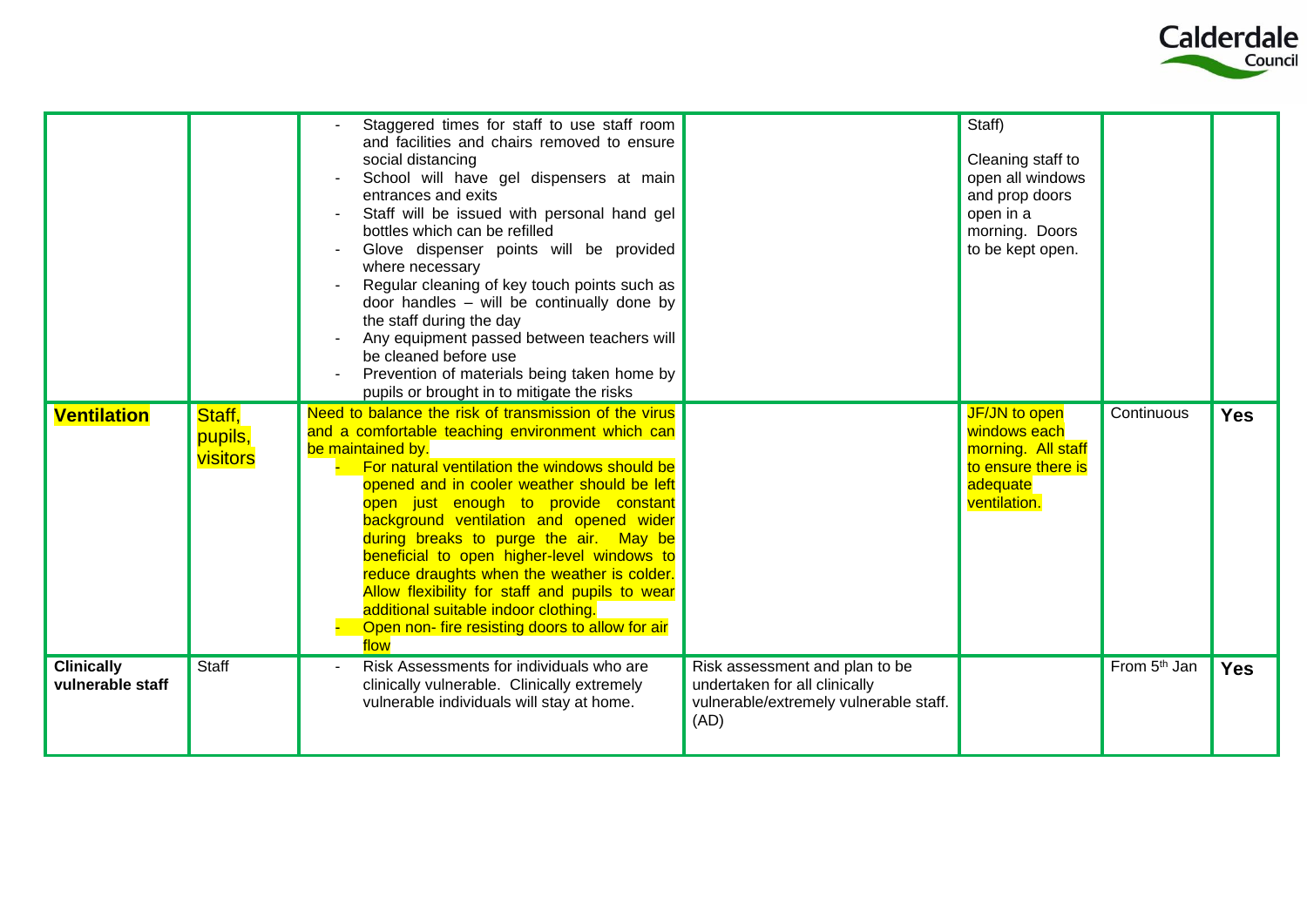

| Use of<br><b>Classrooms</b>               | Staff,<br>Visitors,<br>Pupils   | Classroom furniture reorganised so that<br>children from Y2 upwards are facing<br>forwards. Where possible, children to be<br>spaced out.<br>Space for teacher where social distancing<br>can be adhered to where possible. Where<br>this is not possible, PPE to be available for<br>staff to wear.<br>Windows are opened every morning for good<br>ventilation.<br>Classes to be limited with regular staff and<br>pupils to prevent mixing and contact.<br>Classrooms to be regularly cleaned.<br>Classrooms that can be accessed/egressed<br>from playground to use these access points<br>instead of going through school.<br>Phones - Landlines will be wiped down after<br>every use. | All classrooms to only have the<br>furniture required.<br>to be allocated to a bubble.<br>Staff can operate across different<br>classes/ bubbles to facilitate delivery<br>of timetable and specialist provision,<br>in such circumstances 2m distance<br>should be kept as much as possible. | All staff | From 5 <sup>th</sup> Jan                                                          | <b>Yes</b> |
|-------------------------------------------|---------------------------------|----------------------------------------------------------------------------------------------------------------------------------------------------------------------------------------------------------------------------------------------------------------------------------------------------------------------------------------------------------------------------------------------------------------------------------------------------------------------------------------------------------------------------------------------------------------------------------------------------------------------------------------------------------------------------------------------|-----------------------------------------------------------------------------------------------------------------------------------------------------------------------------------------------------------------------------------------------------------------------------------------------|-----------|-----------------------------------------------------------------------------------|------------|
| <b>Provision in</b><br><b>Early Years</b> | Staff, Pupil<br><b>Visitors</b> | EYFS ratios still to be met<br>Groups to be reduced with regular staff and<br>pupils to prevent mixing.<br>Personal contact can not be avoided in such<br>setting.<br>All soft furnishings have been removed as<br>per guidance.                                                                                                                                                                                                                                                                                                                                                                                                                                                             | Only allocated staff to remain in<br>EYFS setting. No one else should<br>enter unless urgent.<br>Soft furnishings removed or<br>cordoned off so they cannot be<br>accessed. Settee to be sanitised<br>daily.                                                                                  | All staff | Prior to<br>children<br>returning.                                                | <b>Yes</b> |
| <b>Use of Corridors</b>                   | Staff, pupils,<br>visitors      | Children and staff can pass in corridors as<br>this is low risk but where possible this is to be<br>avoided.<br>Where possible establish a one way system<br>to prevent crossing on the corridors.<br>Face coverings should be worn when moving<br>around the school by adults in primary<br>schools                                                                                                                                                                                                                                                                                                                                                                                         | One way system down corridor.<br>Unisex toilets.<br>Reception and Year 1 children not to<br>use corridors.<br>Staff to wear masks in corridors and<br>all communal areas.                                                                                                                     | All staff | From 7th<br>Sept.<br>Reviewed as<br>per RA and<br>continued<br>from 8th<br>March. | <b>Yes</b> |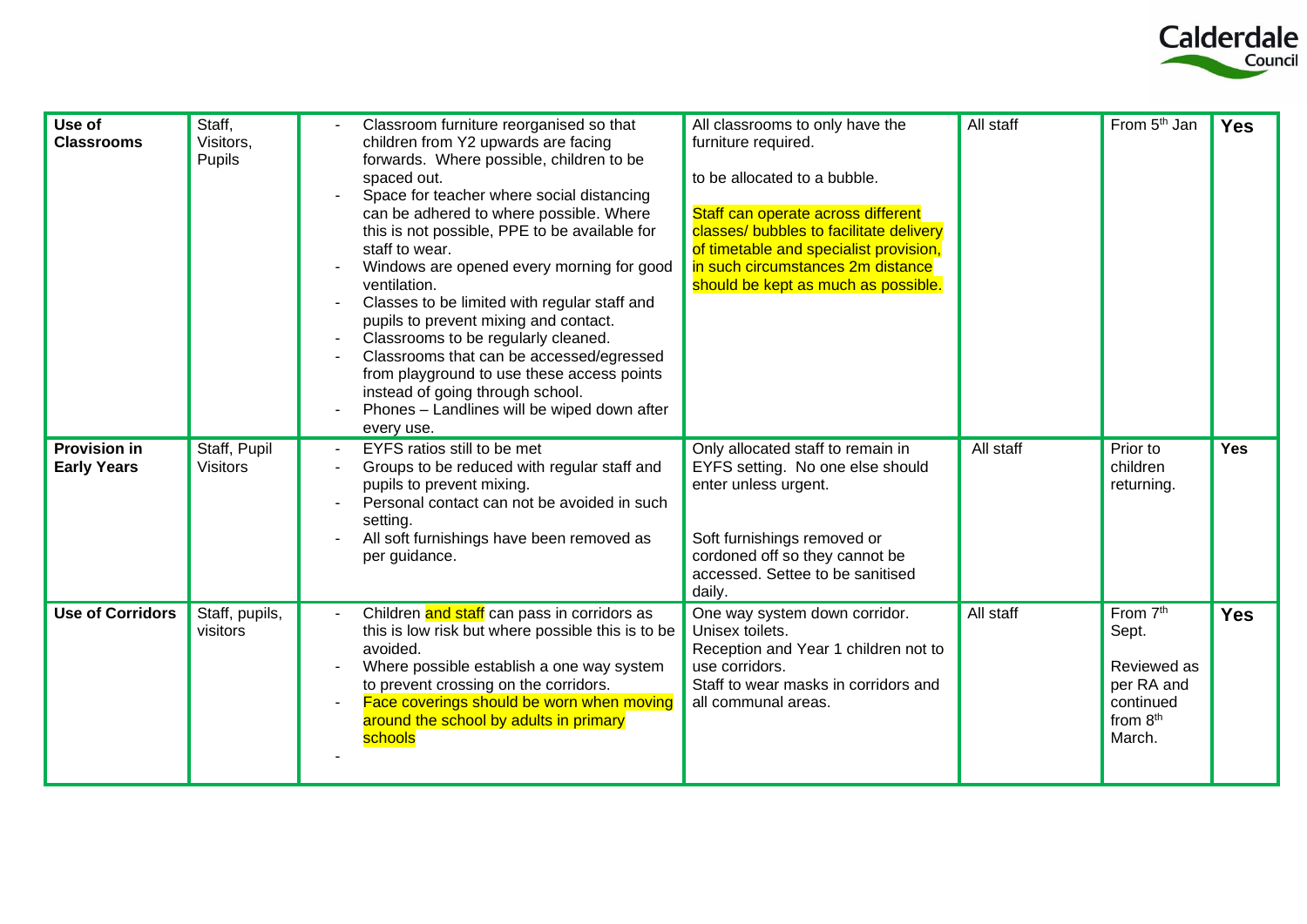

| Use of toilets<br>and cloakrooms                          | Staff,<br>pupils,<br>visitors        | Available hand washing facilities with<br>encouragement to use these facilities<br>regularly and prior to eating.<br>Lunch boxes to be kept in designated place<br>in classroom.<br>Hand driers have been isolated in all toilets<br>and hand towels provided<br>Cloakrooms segregated by the groups of<br>classes to prevent mixing.<br>Regular cleaning of the toilet area touch<br>points.                                                                                                                                      | Cloakrooms to be used in a<br>staggered approach to avoid<br>crowding.<br>Sinks in all classes.<br>Use specific handwashing areas.<br>Establish record of cleaning for all<br>toilets.                                                                                                                                                                                           | All staff. | From 7 <sup>th</sup><br>Sept. | <b>Yes</b> |
|-----------------------------------------------------------|--------------------------------------|------------------------------------------------------------------------------------------------------------------------------------------------------------------------------------------------------------------------------------------------------------------------------------------------------------------------------------------------------------------------------------------------------------------------------------------------------------------------------------------------------------------------------------|----------------------------------------------------------------------------------------------------------------------------------------------------------------------------------------------------------------------------------------------------------------------------------------------------------------------------------------------------------------------------------|------------|-------------------------------|------------|
| Use of the<br>playground and<br>outdoor play<br>equipment | Staff,<br>Pupils,<br><b>Visitors</b> | Stagger break/ lunchtimes where available to<br>do so or segregate into different playgrounds<br>if possible.<br>Ensure a cleaning regime includes the<br>playground equipment is cleaned between<br>different groups or take out of use if<br>necessary.<br>Toys and equipment should not be shared<br>with multiple bubbles unless cleaned in-<br>between or quarantined for 48 hours or 72<br>hours if plastic.<br>Also applies to resources used both inside<br>and outside for wraparound care and out of<br>school settings. | Playground equipment to kept taped<br>off and not used.<br>Each bubble to be designated<br>specific equipment for playtime and<br>sanitised after use.<br>Equipment in outdoor reception area<br>to be limited and cleaned, where<br>possible, after use.<br>No contact sports.<br>New outdoor equipment which has<br>been installed to be used and<br>sanitised after each use. | All staff  | From 7th<br>Sept.             | <b>Yes</b> |
| <b>Resources</b><br>and<br>equipment                      | Staff,<br><b>Pupils</b>              | Where possible provided pupils and with their<br>own frequently used supplies such as pens<br>and pencils<br>Classroom resources such as books or<br>games can be shared within the bubble and<br>require regular cleaning.<br>Resources shared between classes/ bubbles<br>require frequent cleaning and should either<br>be cleaned between each bubble or allow                                                                                                                                                                 | <b>Books and other shared resources</b><br>can be taken home although<br>unnecessary sharing should be<br>avoided and must implement a<br>system of cleaning and rotating these<br>resources.                                                                                                                                                                                    | All staff  | Continuous                    | <b>Yes</b> |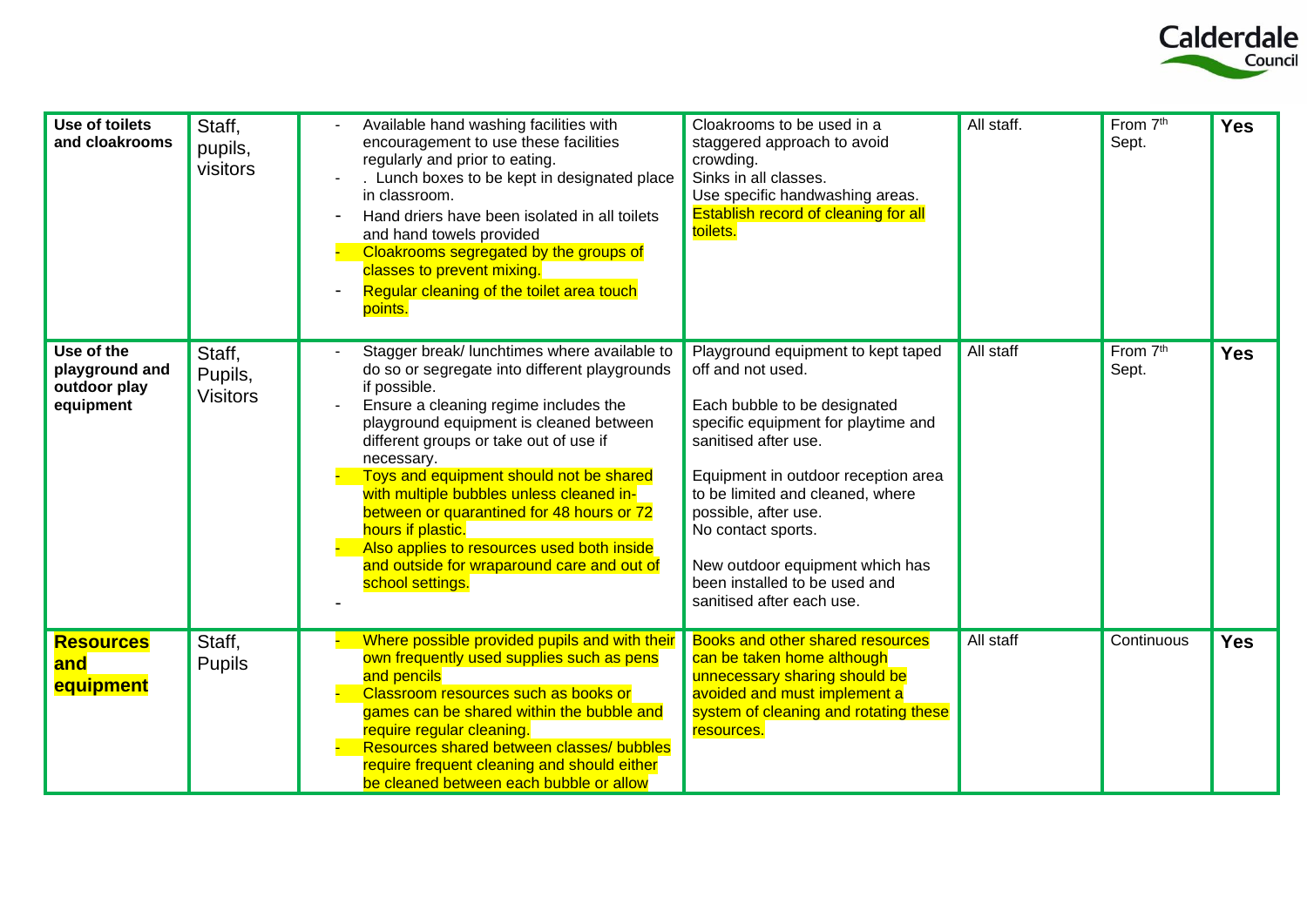

|                                                     |                                        | them to be unused for a period of 48 hours<br>(72 hours for plastics)<br>Equipment from home should be limited to<br>essentials such as; lunch boxes, hats, coats,<br>books, stationary, mobile phones and bags.                                                                                                                                                                                              |                                                                                                                                                                                                                                                                                     |                                                                                                                    |                                       |            |
|-----------------------------------------------------|----------------------------------------|---------------------------------------------------------------------------------------------------------------------------------------------------------------------------------------------------------------------------------------------------------------------------------------------------------------------------------------------------------------------------------------------------------------|-------------------------------------------------------------------------------------------------------------------------------------------------------------------------------------------------------------------------------------------------------------------------------------|--------------------------------------------------------------------------------------------------------------------|---------------------------------------|------------|
| Drop off/collection<br>areas with<br>parents        | Staff, pupils,<br>visitors,<br>parents | Parents/ carers informed of their pick up/<br>drop off times and points. Only one parent<br>allowed to drop off/pick up.<br>If bottle neck/ areas in which children in their<br>allocated groups cannot be distant then<br>stagger starting/ finishing times.<br>Open gates to utilise playground space to<br>prevent adult to adult interactions<br>Mark floor pick up point with 2m separation<br>distance. | Establish a plan for collection and<br>drop off and communicate this to<br>parents as their children return.<br>Both sets of gates to be opened.<br>Monitoring by staff before and after<br>school.<br>Gates locked throughout the day.<br>Parents to wear masks, unless<br>exempt. | Letter to parents<br>$(AD)$ .                                                                                      | From 7th<br>Sept.                     | <b>Yes</b> |
| <b>Catering and use</b><br>of exsiting food<br>hall | Staff, pupils,<br><b>Visitors</b>      | Deliveries to be contactless where possible.<br>Hygiene standards to be maintained                                                                                                                                                                                                                                                                                                                            | Lunchtimes will be in 'settings'<br>according to bubbles. All KS2<br>children who are having<br>sandwiches will eat in their<br>classrooms.<br>Y1 and Reception children to use<br>the whole table, Y2 upwards to<br>sit facing one direction. Classes<br>to be kept separate.      | All staff                                                                                                          | Conitnuous                            | <b>Yes</b> |
| <b>Reception area</b>                               | Staff,<br>Pupils,<br>Visitors,         | Parents informed first point of contact is to<br>call the school instead of face to face.<br>The design of the reception area may already<br>create a barrier between front facing staff<br>and others.<br>Children to enter the school via own                                                                                                                                                               | Specific entry and exit points<br>identified and shared with staff and<br>parents.<br>Plan shared with staff.                                                                                                                                                                       | Letter to parents<br>sent prior to<br>attendance. (AD).<br>Children to be<br>directed by staff<br>where to go in a | Review and<br>reminder<br>sent 4.3.21 | <b>Yes</b> |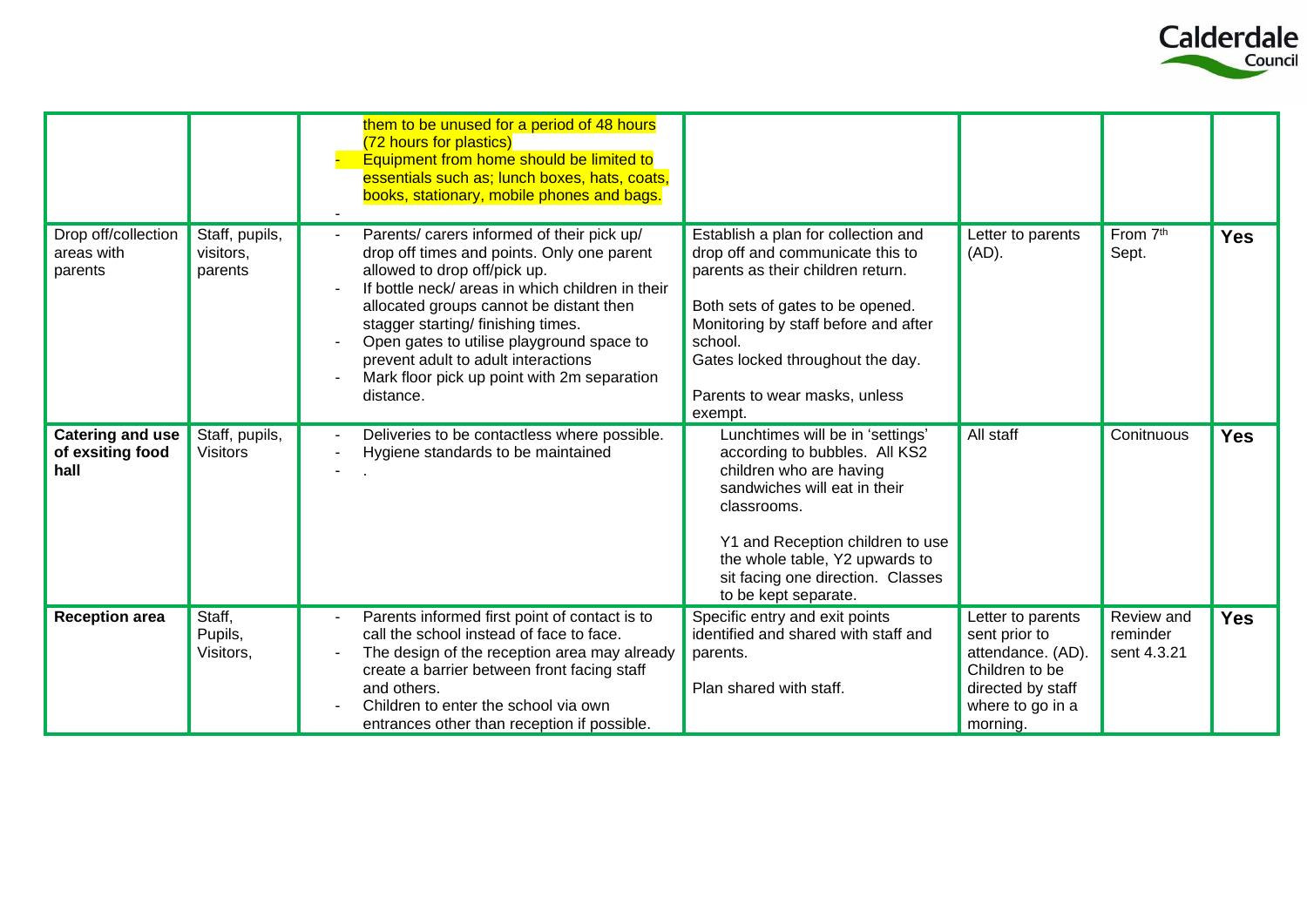

| <b>Critically</b><br>vulnerable and<br>extremely<br>critically<br>vulnerable | Staff, pupils,<br>visitors | Guidance for people who are CEV to shield<br>is not mandatory. If a CEV staff member<br>wants to shield, they should be supported to<br>do so, but equally if they want to work and<br>are fully aware of the personal risk, that<br>should be facilitated if possible.<br>If this is the case, a full risk assessment with<br>the staff member should be undertaken and<br>any discussion documented including the<br>measures you have put in place to make the<br>workplace as safe as possible for them.<br>The CEV guidance extends to staff who are<br>more than 28 weeks pregnant (and those<br>below 28 weeks with other health concerns),<br>but again only where they are fully aware of<br>the risk to themselves and their unborn baby<br>if they catch COVID. If they still want to<br>work, they need to agree with you the safest<br>way of working. | Request information from<br>staff and parents to identify<br>those in these categories.<br>Keep in contact with those<br>who are shielding or working<br>from home.                                                                             | AD to write and<br>share risk<br>assessments and<br>plans.                                               |                                  | <b>Yes</b> |
|------------------------------------------------------------------------------|----------------------------|---------------------------------------------------------------------------------------------------------------------------------------------------------------------------------------------------------------------------------------------------------------------------------------------------------------------------------------------------------------------------------------------------------------------------------------------------------------------------------------------------------------------------------------------------------------------------------------------------------------------------------------------------------------------------------------------------------------------------------------------------------------------------------------------------------------------------------------------------------------------|-------------------------------------------------------------------------------------------------------------------------------------------------------------------------------------------------------------------------------------------------|----------------------------------------------------------------------------------------------------------|----------------------------------|------------|
| <b>Staff</b><br>contingency<br>arrangements                                  | Staff, pupils              | <b>Ensuring social distancing within staff</b><br>communal areas to prevent the spread<br>across the staff.<br>All staff meeting to be done via distancing<br>means such as zoom/ teams or where<br>distancing is possible within a classroom.                                                                                                                                                                                                                                                                                                                                                                                                                                                                                                                                                                                                                      | Ensure staff are aware of the<br>reporting procedure to<br>highlight if they have any<br>symptoms.<br>ensure there is a plan in<br>place to have a suitable and<br>sufficient staff ratio to pupils<br>which may include having<br>cover staff. | Information sent<br>to staff 1.9.2020.<br>Those without<br>electronic access<br>arranging to<br>collect. | Prior to 7 <sup>th</sup><br>Sept | <b>Yes</b> |
| Area for<br>isolation/first aid<br>and separate<br>toilet                    | Staff, Pupils,             | Outside the office has been identified as an<br>appropriate area in which will be used for first<br>aid and maintain cleaning standards and<br>clean after each treatment.<br>When outside, the shaded area will be a<br>designated first aid area.                                                                                                                                                                                                                                                                                                                                                                                                                                                                                                                                                                                                                 | If a child has symptoms and<br>is isolating, they will use the<br>small staff toilet only and this<br>will be cleaned after use.                                                                                                                | All staff                                                                                                | ongoing                          | <b>Yes</b> |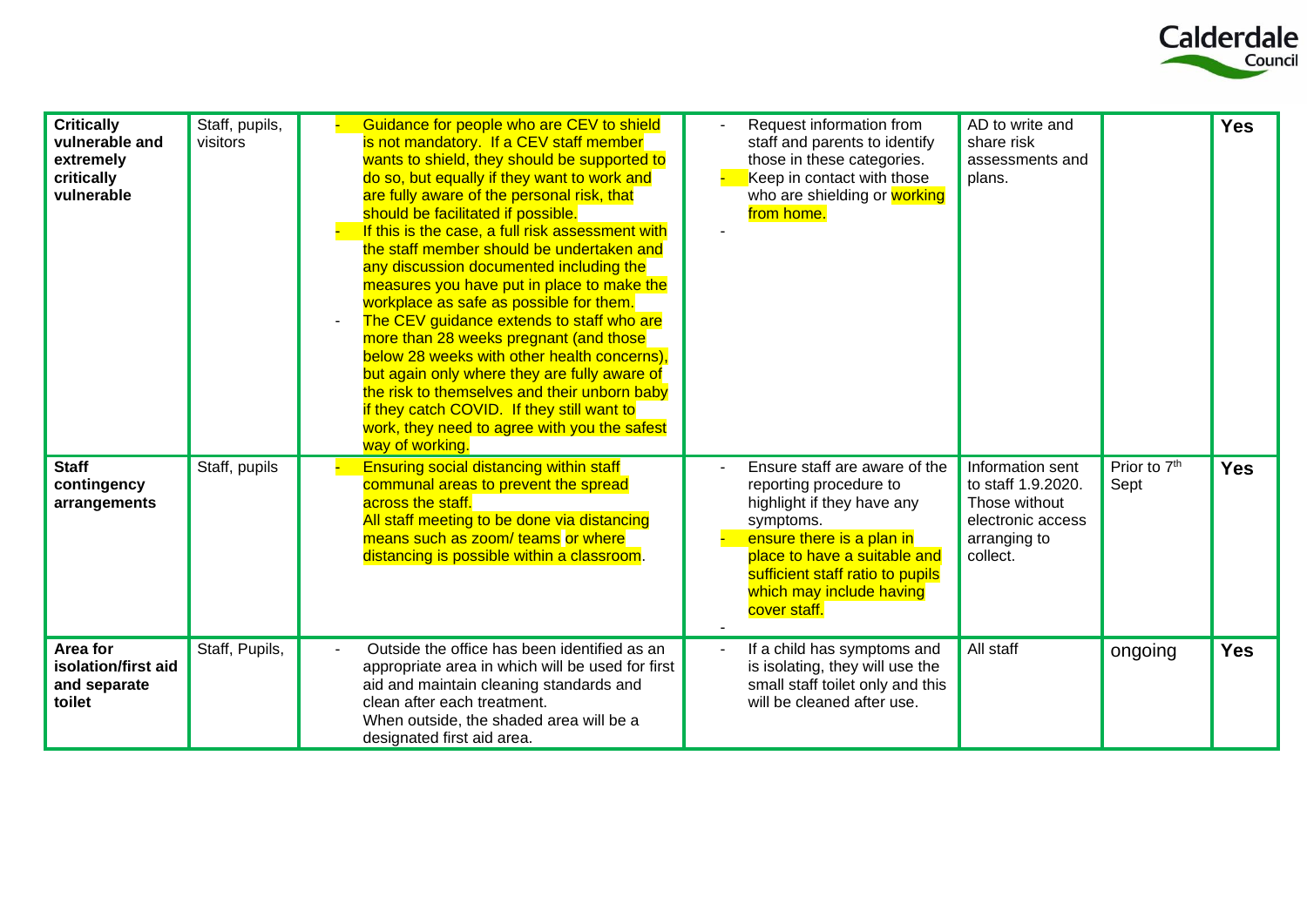

| Symptomatic                         | Staff, visitors,                    | The PPA Room is available for anyone who                                                                                                                                                                                                                                                                                                                                                                                                                                                                                                                                                                                                                                                                                                                                      | Establish a clear procedure                                                                                                                                                                                                                                                                                                                                                                                                                                                                                            | Ensure PPE is      | All staff         | Yes |
|-------------------------------------|-------------------------------------|-------------------------------------------------------------------------------------------------------------------------------------------------------------------------------------------------------------------------------------------------------------------------------------------------------------------------------------------------------------------------------------------------------------------------------------------------------------------------------------------------------------------------------------------------------------------------------------------------------------------------------------------------------------------------------------------------------------------------------------------------------------------------------|------------------------------------------------------------------------------------------------------------------------------------------------------------------------------------------------------------------------------------------------------------------------------------------------------------------------------------------------------------------------------------------------------------------------------------------------------------------------------------------------------------------------|--------------------|-------------------|-----|
| staff or pupils                     | pupils                              | is symptomatic so they can wait for a parent<br>to collect.<br>Area in which symptomatic people are<br>awaiting requires to be cleaned after use.<br>Staff and Children can be eligible for testing.<br>Those staff who require close supervision<br>while awaiting collection will be provided with<br>PPE ie face shield, gloves and apron, These<br>will be kept in the PPA room and spare<br>supplies will be kept in the disabled<br>toilet/office.<br>Procedure in place for isolating staff and<br>pupils who are symptomatic or who have<br>been formally diagnosed with COVID<br>Staff referred for testing if they have been in<br>contact with a person diagnosed with COVID<br>and are symptomatic or if they display<br>symptoms. They must isolate for 14 days. | of how to access testing and<br>when someone should be<br>tested.<br>Limited amount of tests to be<br>kept within school.<br>Ensure PPA supplies are<br>kept topped up and replace if<br>and when used.<br>Staff to be offered weekly<br>testing.<br>Where there are work related<br>positive COVID cases these<br>may be HSE reportable and<br>guidance from the schools<br><b>H&amp;S advisors should be</b><br>sought.<br>In an emergency call 999 if<br>someone is seriously ill or<br>injured or life is at risk. | kept well-stocked. |                   |     |
| <b>Assembly &amp;</b><br>gatherings | Staff,<br>Pupils<br><b>Visitors</b> | Assemblies will be avoided and done in<br>classrooms<br>There will be no social gatherings.                                                                                                                                                                                                                                                                                                                                                                                                                                                                                                                                                                                                                                                                                   | -Virtual assemblies to be set<br>up.<br>Singing, wind and brass<br>playing should not take place<br>in larger groups such as<br>choirs and assemblies<br>unless significant space,<br>natural airflow, strict social<br>distancing and mitigation can<br>be maintained.                                                                                                                                                                                                                                                | All staff          | From 8th<br>Sept. | Yes |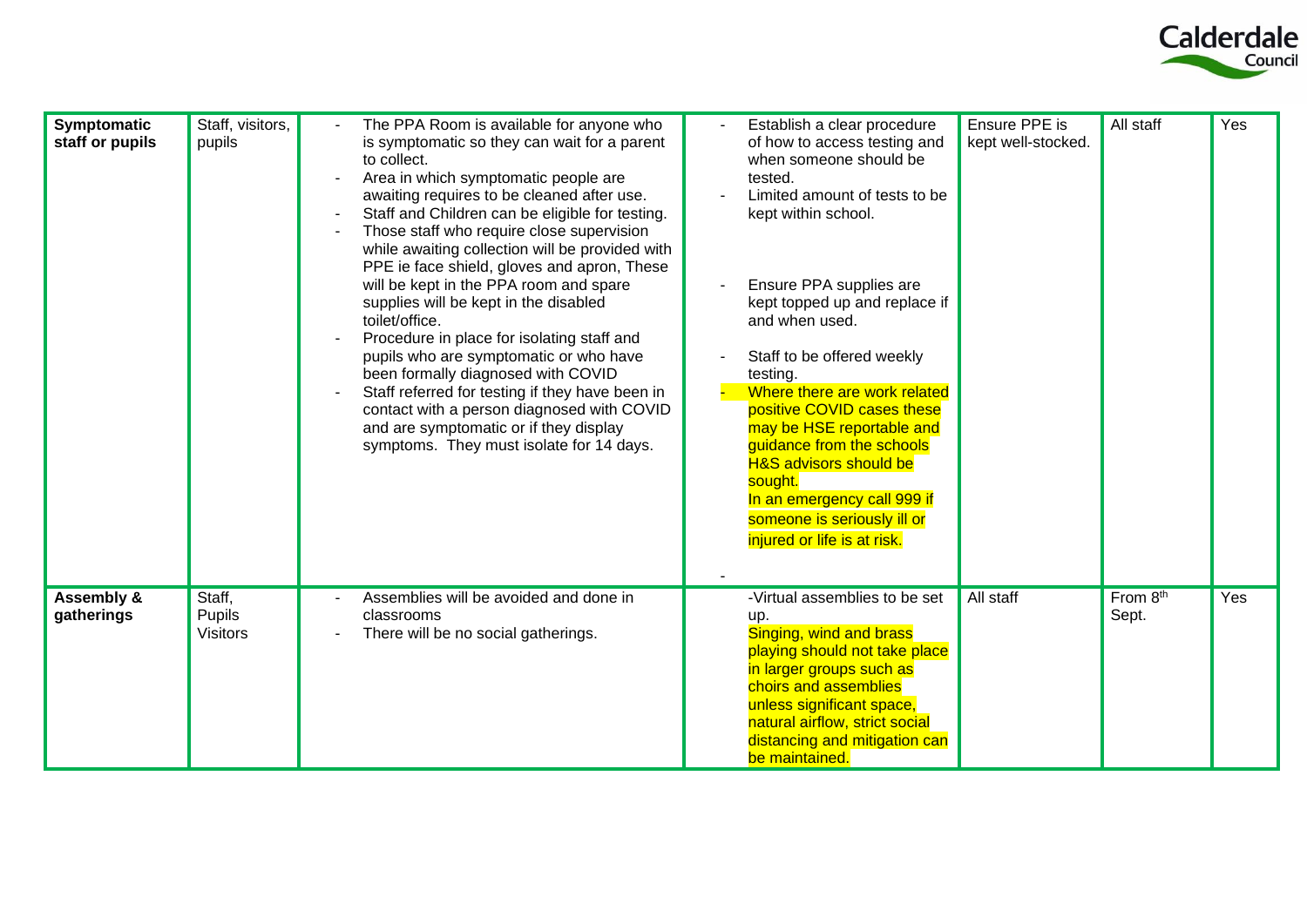

| <b>Transport</b><br>arrangements                               | Staff,<br>Pupils,<br>Contractors | Where possible transport to adhere to social<br>distancing with seating being organised and<br>distributed throughout the bus.<br>The buses to have windows open to provide<br>ventilation.<br>Those travelling by bus to have access to<br>wash facilities                                                                                                                                                                                                     | Establish an agreement with<br>the transport provider of the<br>controls they will have in<br>place to ensure safety.                                                                                                                                                                                                      | Children will not<br>be using<br>transport.                                                                             | N/A                                                                  | N/A        |
|----------------------------------------------------------------|----------------------------------|-----------------------------------------------------------------------------------------------------------------------------------------------------------------------------------------------------------------------------------------------------------------------------------------------------------------------------------------------------------------------------------------------------------------------------------------------------------------|----------------------------------------------------------------------------------------------------------------------------------------------------------------------------------------------------------------------------------------------------------------------------------------------------------------------------|-------------------------------------------------------------------------------------------------------------------------|----------------------------------------------------------------------|------------|
| <b>Personal</b><br><b>Protective</b><br><b>Equipment (PPE)</b> | Staff,<br>Pupils                 | PPE required for personal care only,<br>including first aid.<br>PPE to be sourced prior to opening.<br>PPE recorded if used for Covid supervision.<br>PPE to be used by adults in case of Local<br>Lockdown. Used in communal areas and<br>corridors<br>Risk assessment already in place for children<br>with intimate care need (PPE to continue to<br>be used in usual way)<br>Government advice not to use face masks or<br>visors in this situation         | Inform staff of the<br>requirements for PPE and<br>provide information for their<br>safe usage.<br>Individual risk assessments<br>to be conducted.                                                                                                                                                                         |                                                                                                                         | Prior to any<br>child who<br>needs<br>personal<br>care<br>attending. | Yes        |
| Home visits into<br>the property                               | Staff,<br>Families,<br>Pupils    | Hand sanitiser provided for staff required to<br>conduct home visits<br>Staff advised to change clothing after a home<br>visit.<br>Home visits can be conducted 2m from<br>outside the front door (any concerns will be<br>directed to social services in the normal<br>manner)                                                                                                                                                                                 | Establish/ update home visit<br>procedure to include<br>COVID19 controls.                                                                                                                                                                                                                                                  | AD                                                                                                                      | Continuous                                                           | Yes        |
| Visitors &<br>Contractors in<br>schools                        |                                  | Where possible avoid visitors and contractors<br>from attending the school<br>Where necessary obtain confirmation those<br>who will be on site are not showing signs of<br>COVID19.<br>Provide handwashing or hand sanitiser<br>facilities for visitors/contractors.<br>Allow for social distancing for the contractor<br>while in place such as contactless signing in,<br>hand washing and an isolated area for the<br>contractor to work in. any supervision | Aspects relating to COVID to<br>be included in the contractor<br>rules for the school.<br>Contractors and visitors to<br>establish in writing (via<br>email) they are not showing<br>symptoms of COVID19 or a<br>declaration to be established<br>for signing in.<br>Visitors temperatures to be<br>taken upon arrival and | JM/TK to<br>communicate with<br>contractors.<br>No visitors<br>allowed in school<br>other than by prior<br>arrangement. | AD, JM All<br>staff.                                                 | <b>Yes</b> |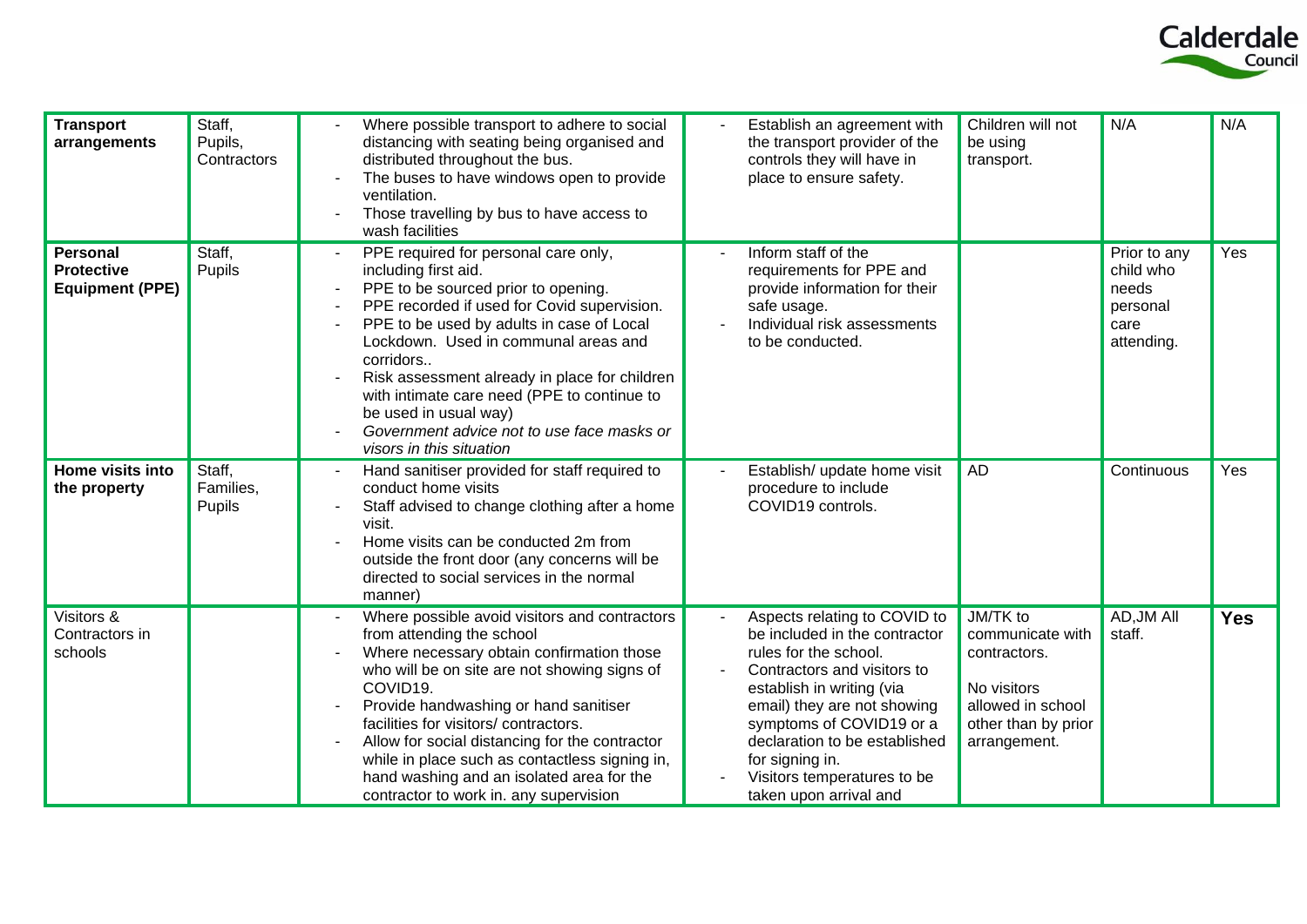

|                                                            |                                          | conducted with a distance of at least 2m.<br>Visitors should be advised to wear face<br>coverings.                                                                                                                                                                                                                                                                                             | masks worn, unless exempt,<br>a record of visitors is<br>obtained for track and trace<br>purposes.                                                              |                                                                                                                                              |         |     |
|------------------------------------------------------------|------------------------------------------|------------------------------------------------------------------------------------------------------------------------------------------------------------------------------------------------------------------------------------------------------------------------------------------------------------------------------------------------------------------------------------------------|-----------------------------------------------------------------------------------------------------------------------------------------------------------------|----------------------------------------------------------------------------------------------------------------------------------------------|---------|-----|
| <b>Physical</b><br>restraints/<br>comforting, first<br>aid | Staff, pupils                            | Ensure team teach training has been<br>achieved by teachers who are required to<br>carry out physical restraining.<br>Ensure wash facilities are available after a<br>close contact event.<br>No child or member of staff should be in<br>school if they are symptomatic.<br>Head teacher to reassess inclusion policy<br>based on each case as it arises.                                     | Wear PPE, if able to and use<br>de-escalation techniques as<br>much as possible to avoid<br>close contact.                                                      |                                                                                                                                              |         | N/A |
| <b>Educational</b><br><b>Visits</b>                        | Pupils,<br>staff,<br>visitors,<br>public | Guidance at the time of this risk assessment<br>advices against all Educational Visits at this<br>time.                                                                                                                                                                                                                                                                                        | Continue to review such<br>guidance.                                                                                                                            |                                                                                                                                              |         |     |
| <b>Lateral Flow</b><br>testing                             | Staff,<br>pupils                         | Those employees who have agreed to be a<br>part of the lateral flow testing to be regularly<br>tested at home.<br>Waste from these tests can be disposed of in<br>general waste bin<br>Staff who test positive from such test will<br>need to self-isolate but do not need to<br>arrange a confirmatory PCR.<br>Those who are symptomatic must not attend<br>school, should be self-isolating. |                                                                                                                                                                 | All staff.<br>TK/AD to co-<br>ordiante and<br>administrate tests.                                                                            | Ongoing | Yes |
| Waste                                                      | Staff,<br>pupils                         | Waste to be regularly removed from within<br>the building and in the outdoor bins.                                                                                                                                                                                                                                                                                                             | If someone is symptomatic<br>and while isolating until<br>collection any tissues or<br>waste to be bagged up and<br>stored for 72 hours prior to<br>collection. | All staff to keep<br>an eye on the<br>bins and empty as<br>necessary<br>throughout the<br>day. Will be<br>emptied at lunch<br>time and after | Ongoing | Yes |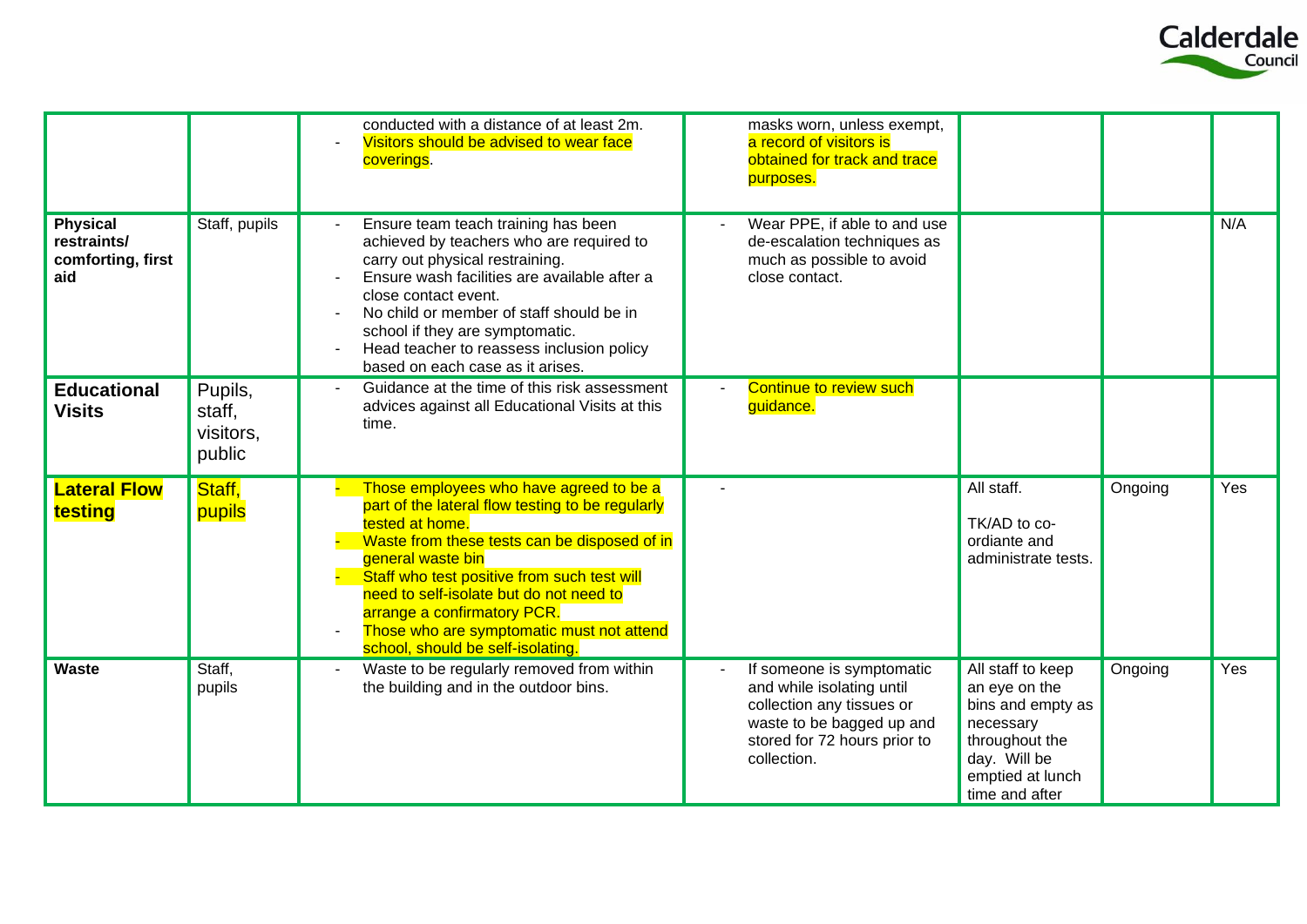

|                                                       |                     |                                                                                                                                                                                                                                                                                                                                                                                                                                                                                                                                                                              |                            | school.                |                                                                                                               |     |
|-------------------------------------------------------|---------------------|------------------------------------------------------------------------------------------------------------------------------------------------------------------------------------------------------------------------------------------------------------------------------------------------------------------------------------------------------------------------------------------------------------------------------------------------------------------------------------------------------------------------------------------------------------------------------|----------------------------|------------------------|---------------------------------------------------------------------------------------------------------------|-----|
| <b>Health and</b><br>Safety general<br>considerations | Staff and<br>pupils | School will continue to maintain all statutory<br>requirements for maintenance of mechanical<br>and electrical systems e.g. water system, fire<br>system etc.<br>Site inspection to be conducted prior to<br>reopening of any section of the school<br>No fire drills conducted to prevent<br>congregations of people<br>Outside gates will be locked and a sign to<br>ring the school. Member of staff to be<br>outside during staggered start and finish of<br>school day.<br>Lockdown procedure has been reviewed and<br>the new arrangements have been given to<br>staff |                            | All staff.             | In place by<br>1 <sup>st</sup> June<br>Lockdown<br>and Fire<br>arrangement<br>s given to<br>staff<br>7.9.2020 | Yes |
| Covid-19 Self-<br>testing                             | <b>Staff</b>        | Staff distributing test will wear face covering<br>and maintain 2 metre distance from all other<br>staff<br>Tables used to pass test will be cleaned<br>between staff<br>Office window will be used with staff vigilantly<br>following 2m rule. One way-system in<br>operation whilst testing.<br>Hand sanitiser to be available                                                                                                                                                                                                                                             | Admin briefing on systems  | Covid Co-<br>Ordinator | Ongoing                                                                                                       |     |
| <b>LFT Kit</b><br><b>Storage/Security</b>             | Staff               | Kits will be kept in a secure area to prevent<br>unauthorised access - this will be in the<br>locked office with access only given to<br>authorised staff.<br>Kits will be stored in temperatures between 2<br>and 30 degrees                                                                                                                                                                                                                                                                                                                                                | <b>Government Guidance</b> | Covid Co-<br>Ordinator | Ongoing                                                                                                       |     |